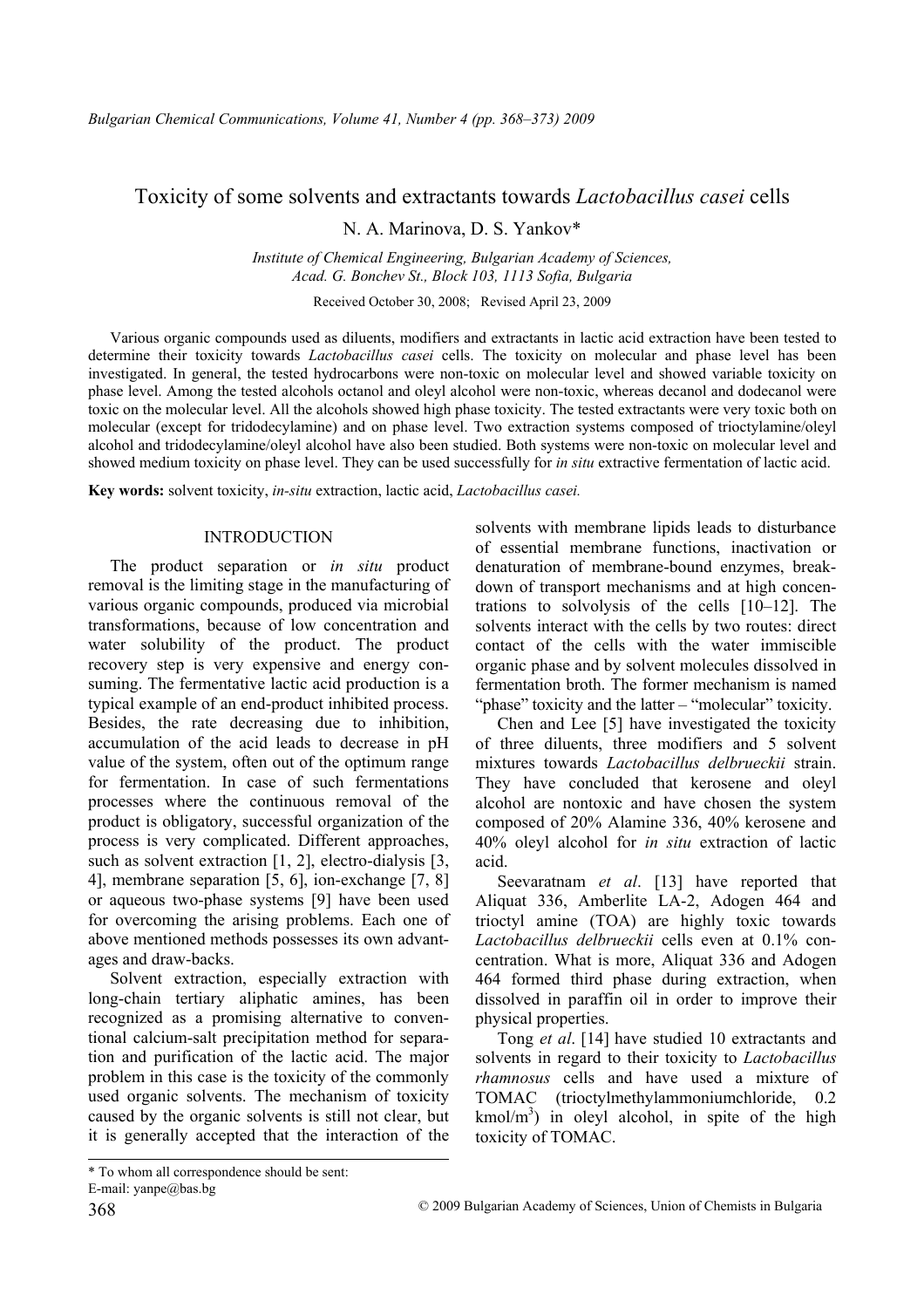Demirci *et al*. [15] have made a screening of 12 solvents and 8 carrier compounds in different combinations, with respect to their toxicity on *Lactobacillus casei* strain. Hexadecane:tributyl phosphate, *n*-dodecane:tri-*n*-octylamine, and kerosene:tri-*n*-octylphosphine oxide demonstrated the least microbial toxicity among the tested blends with excess solvent media. Whereas hexanes:Alamine 304 and xylenes: Alamine 304 were non-toxic in solvent saturated media.

Choudhury *at al*. [16] have also investigated the toxicity of TOA in three different solvents (methylisobutyl ketone (MIBK), octanol, paraffin) on *Lactobacillus delbrueckii* strain. While TOA was found to be highly toxic on the molecular and on the phase level, the paraffin liquid was totally non-toxic.

The data presented in the literature varied and they are often contradictory. It seems that the toxicity of organic solvents and extractants is closely related to the type of used microorganism.

The aim of the present study was to investigate the solvent toxicity towards *Lactobacillus casei* strain of various organic solvents and extractants, frequently used for extraction of lactic acid from fermentation broth.

#### EXPERIMENTAL

#### *Materials and Methods*

*Extractants.* Tributylphosphate (TBP) − Merck; Tridodecylamine (TdDA) – Fluka; Dioctylamine (DOA) − Fluka; Tri-*n*-octylamine (TOA) – Acros Organics; Alamine 336 (a mixture of tri-*n*-octylamine and tri-*n*-decylamine) – Henkel and Aliquat 336 (tri $(C_8C_{10})$ methylammonium chloride) – Acros Organics.

*Modifiers.* 1-Octanol − Fluka; 1-decanol − Merck; 1-dodecanol − Merck; oleyl alcohol − Acros Organics.

*Diluents. n*-Octane – Fluka; *n*-Decane – Merck; Dodecane – Prolabo; kerosene – technical grade, distillation fraction from 175−190°C with  $\rho^{20} \sim$  $0.778 \text{ kg/dm}^3$ .

All chemicals, except for kerosene, were p.a. purity grade. Kerosene was distillated from a technical grade, taking the 198−212°C fraction. Before further use, the organic chemicals were washed threefold with distilled water under vigorous mixing for 10 min in order to eliminate any watersoluble impurities. At the same time, the organic chemicals were saturated with water.

*Microorganism*. *Lactobacillus casei* strain (NBMCC-1013) was used in the present study.

*Media.* The strain was maintained on a semisynthetic medium containing (g/l): yeast extract 10; peptone 10; sodium acetate 5;  $MgSO<sub>4</sub>$ .7H<sub>2</sub>O 0.1;  $MnSO<sub>4</sub>.4H<sub>2</sub>O$  0.05; agar 20; distilled water to 1l.

The culture was inoculated into semi-synthetic medium containing (g/l): yeast extract 5.5; peptone 12.5; KH<sub>2</sub>PO<sub>4</sub> 0.25; K<sub>2</sub>HPO<sub>4</sub> 0.25; sodium acetate 10.0; MgSO<sub>4</sub>.7H<sub>2</sub>O 0.1; MnSO<sub>4</sub>.4H<sub>2</sub>O 0.05;  $FeSO<sub>4</sub>$ .7H<sub>2</sub>O 0.05; distilled water to 11. The pH value was adjusted to 6.8. The culture media were sterilized at 121°C for 20 min. The bacterial cells were transferred from agar slants into the medium and were incubated for 24 h at 38°C in a rotatory shaker New Brunswick Scientific Co., Ink., Edison, NY, USA, (100−120 rpm). In a conventional fermentation process, 10 ml of the inoculum were added to 100 ml of the culture medium. The fermentation was carried out in flasks without any pH correction for 48 h.

*Molecular level toxicity experiments*. Ten millilitres of washed chemicals were mixed with 100 ml of distilled water and were shaken for 15 min in a shacking machine. After phase separation, the solvent saturated water was used for culture medium preparation. After fermentation without any pH control, samples were taken at 24 h and 48 h intervals and were analyzed for produced lactic acid and bacterial growth. The results were compared with those of control sample, where the medium was prepared with distilled water.

*Phase level toxicity experiments*. For these experiments water saturated organic solvents were sterilized and 25 ml of each one of them were added to 100 ml of culture media. The fermentation process was carried out as it was described above and the results were compared to the control sample.

#### *Analysis*

*Counting of microbial cells*. After appropriate dilution of the sample the number of the cells in one ml was counted with the help of a Bürker camera.

*Lactic acid analyses.* An HPLC system composed of Perkin-Elmer Series 10 Pump, LC-25RI detector, Shimadzu C-R6A Chromatopac integrator and Aminex HPX-87H column was used. The mobile phase was  $0.01$  N H<sub>2</sub>SO<sub>4</sub> at 0.6 ml/min flow rate. Pure (98%) crystalline  $L-(+)$ -lactic acid (Sigma) was used as the standard.

#### RESULTS AND DISCUSSION

In order to divide the used organic compounds into groups according to their toxicity, the classification proposed by Martak *et al*. [17] was used: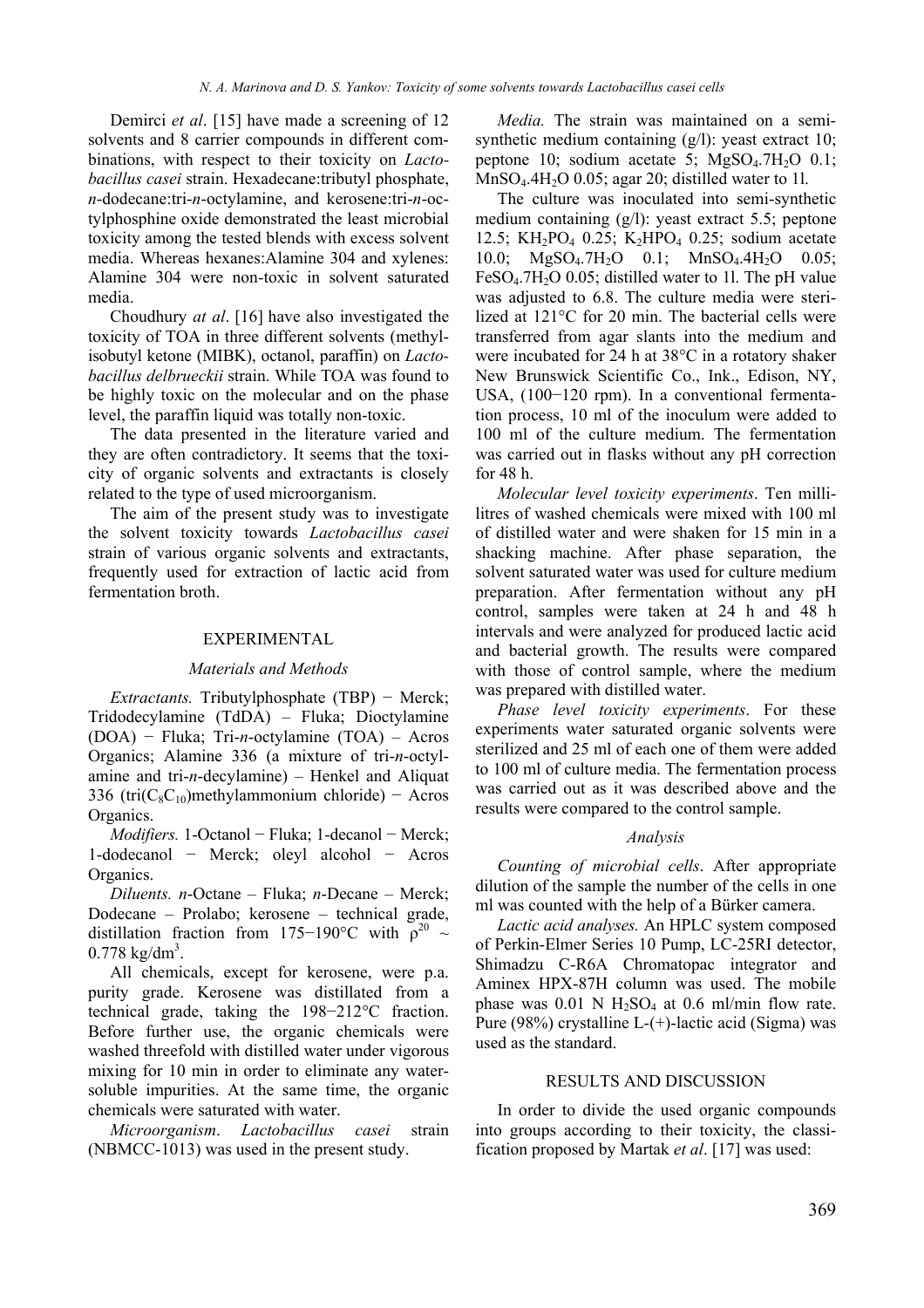- *Non-toxic solvents* when practically no toxic effect was observed and the production rate was at most 25% lower than in the control cultivation sample.

- *Solvents with medium toxicity* when the production rate was higher than 25% of that in control cultivation sample.

- *Toxic solvents*, when no biological activity was observed in their presence or the production rate was less than 25% of that in control cultivation sample.

# *Molecular level toxicity*

*Diluents*. All the investigated hydrocarbons are non-toxic on molecular level. Both culture growth and lactic acid production are at least 80% of the control sample at 24 h and 48 h of fermentation. The results are represented in Figure 1.



Fig. 1. Influence of some diluents on the cell growth and lactic acid production of *Lactobacillus casei* - molecular level.



Fig. 2. Influence of some modifiers on the cell growth and lactic acid production of *Lactobacillus casei* molecular level.

Dodecane and kerosene had the same behavior at two points of comparison, whereas the production of lactic acid in case of octane increased at 48 h and

decreased in the presence of decane.

*Modifiers.* The toxicity of the investigated alcohols differs considerably. The octanol and oleyl alcohol are non-toxic and their results are close to the control sample ones. The bacterial growth  $(11\%$ and 10% at 24 h; 24% and 23% at 48 h) and the lactic acid production (32% and 23% at 24 h and 23% and 7% at 48 h) for decanol and dodecanol were very low. The results obtained are shown in Figure 2.

*Extractants*. Among all extractants used, only tridodecylamine is not-toxic on molecular level (Fig. 3).



Fig. 3. Influence of some extractants on the cell growth and lactic acid production of *Lactobacillus casei* molecular level.

What is more the number of the cells is greater than in the control sample (135% at 24 h and 175% at 48 h). It is necessary to mention that the bacterial cells look differently. They look not like small sticks, but like circles. If a sample of these cells is inoculated in normal fermentation medium they restore their initial shape, as well as the growth rate and productivity. This phenomenon has to be additionally investigated. For all other extractants the number of the cells does not exceed 60% and the lactic acid produced − 15%.

### *Phase level toxicity*

*Diluents.* The results obtained (Fig. 4) demonstrate considerable phase toxicity of the investigated hydrocarbons, regardless of the high number of the cells. In case of octane and decane the number of the cells is 2 to 4 time higher than in the control sample. Again the cells look like small circles and do not have their usual shape. The increased number of the cells does not result in increase of the lactic acid production. The lactic acid production in the presence of octane and decane (compared to the control sample) is  $11\%$  and  $21\%$  at 24 h and  $42\%$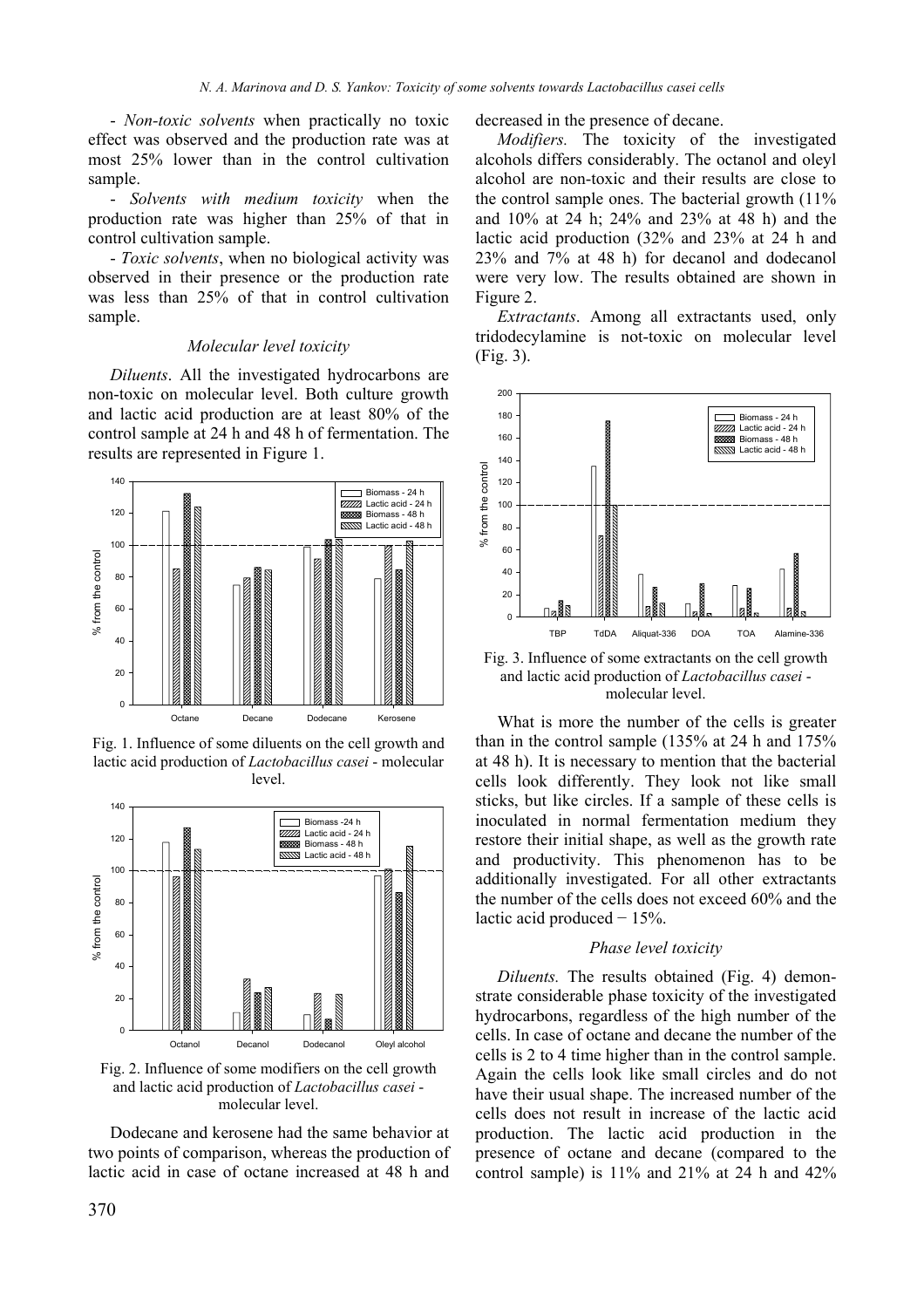and 33% at 48 h respectively. The dodecane is nontoxic on the phase level, whereas the kerosene fraction is very toxic  $-$  (25% and 33% biomass, 14% and 13% lactic acid).



Fig. 4. Phase level toxicity of some diluents on *Lactobacillus casei* cells*.* 

*Modifiers*. Similarly to the hydrocarbons, the corresponding alcohols (octanol and decanol) showed high phase toxicity. In the case of octanol, on the 24 h, the biomass is only 2% of the control sample, increasing slightly to  $8\%$  at  $48$  h – (Fig. 5).



Fig. 5. Phase level toxicity of some modifiers on *Lactobacillus casei* cells.

The results for lactic acid production are analogous  $-5\%$  at 24 h and 7% at 48 h. For decanol we obtained - 6% and 7% biomass at the 24 h and 48 h and 7% lactic acid for both points of analysis. The results for the dodecanol are very different comparing the biomass growth and lactic acid production. Whereas at the 24 h the biomass is only about 35% of the control sample, at the 48 h the biomass is equal to that of the control sample. At the same time the production of the lactic acid is low – 12% and 19%. Probably in this case the acid production has started at the late stage of fermentation, because the cells were viable and with

normal shape. In the case of oleyl alcohol the phase toxicity is low. In spite of the fact that the biomass is only about 50% at the 24 h and 48 h, at the end of the fermentation, the produced lactic acid is 160% compared to the control sample.

*Extractants.* All the studied extractants showed high phase level toxicity. The number of the cells did not exceed 45% of the control sample and produced lactic acid  $-11\%$  (Fig. 6).



The lactic acid was analyzed only in water phase and we had no information for the quantity of the extracted acid. This will be done on the next stage of the investigations. In any case, if there is some extracted acid the results will be better. At the same time the cells have normal shape and it is possible that the presence of organic phase prolonged the lag phase. The results obtained at two points of comparison do not give enough information about the cell growth in the presence of organic reagents. Additional investigations are necessary and the fermentation process should be monitored at shorter time intervals during entire process.

*Systems extractant/modifier*. On the basis of the results obtained it has been decided to check two systems, composed of TOA/oleyl alcohol and TdDA/oleyl alcohol at volume ratio 30/70.

On the molecular level both systems showed no toxicity. The results at 24 h are very close to those of the control sample and decreased to about 70% for the biomass and 60% for lactic acid at 48 h (Fig. 7a). The results with TdDA/oleyl alcohol system are similar to those with pure TdDA, whereas the system TOA/oleyl alcohol is less toxic than the pure TOA.

On the phase level of toxicity the chosen systems are better, compared to the pure extractants. The cell growth in the system TOA/oleyl alcohol is about 70% of the control sample and in the system TdDA/oleyl alcohol it is even higher than that in the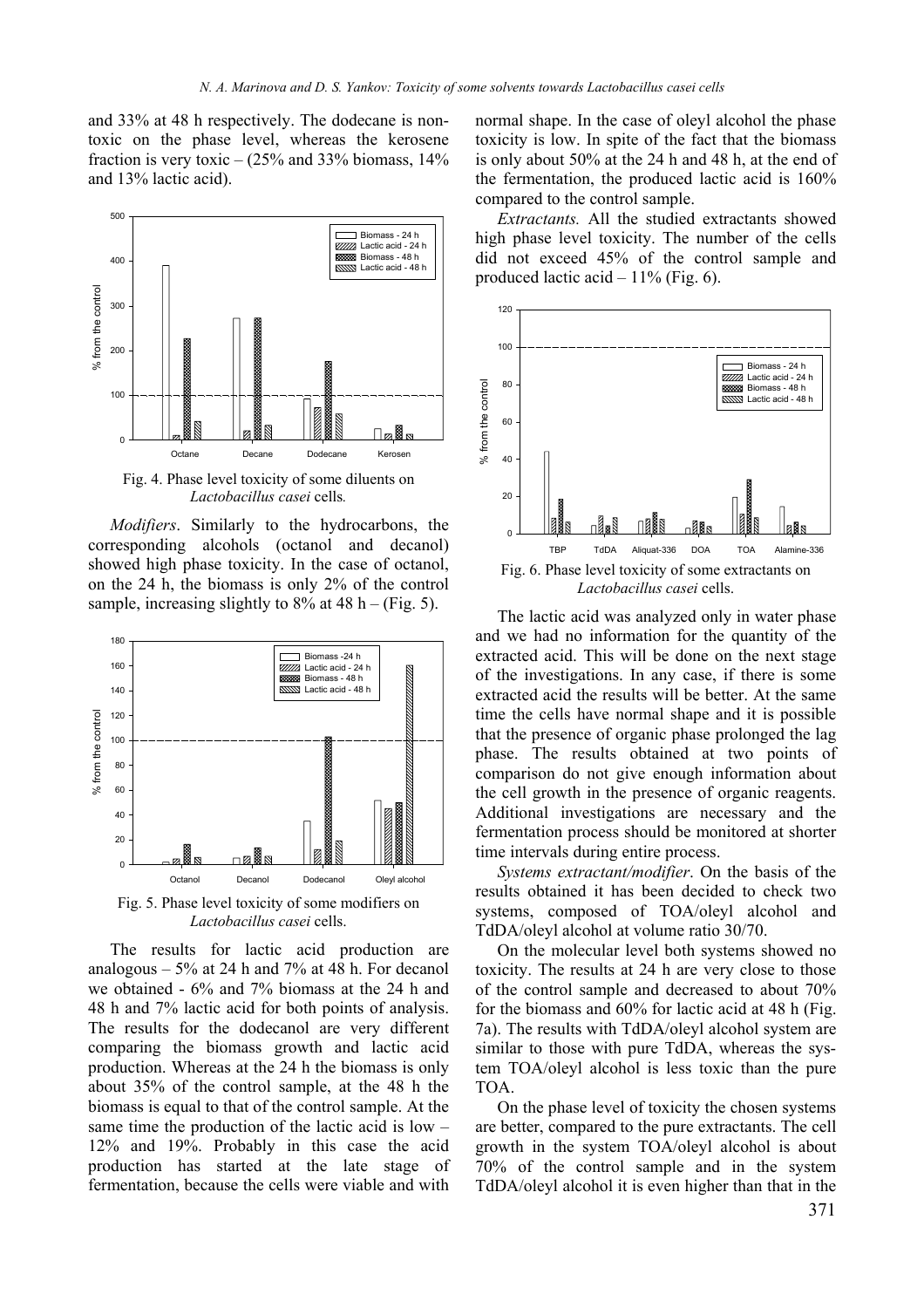control sample (Fig. 7b). The produced lactic acid is about 25% for both systems, ignoring the quantity of acid extracted by the amine.



Fig. 7. Molecular (a) and phase level (b) toxicity of the systems TOA/oleyl alcohol and TdDA/oleyl alcohol on the *Lactobacillus casei* cells.

### **CONCLUSIONS**

Among all the tested diluents and modifiers only decanol and dodecanol were toxic on molecular level, as well as all the extractants, except for tridodecylamine. All other chemicals were non-toxic on molecular level.

Regarding phase level toxicity, only dodecane, dodecanol and oleyl alcohol showed low toxicity, while all the extractants were highly toxic.

The results obtained with systems extractant/ diluent demonstrated that the use of non-toxic diluents decreases the toxicity of the system in comparison to pure extractants.

Further investigations are necessary to determine whether lower lactic acid production is due to the prolonged lag-phase in bacterial growth, as well as on the influence of ratio extractant to diluent on the lactic acid production.

### REFERENCES

- 1. K. Ye, Sh. Jin, K. Shimizu, *J. Ferment. Bioeng*., **81**, 240 (1996).
- 2. N. Tik, E. Bayraktar, Ü. Mehmetoglu, *J. Chem. Techn. Biotechnol.*, **76**, 764 (2001).
- 3. L. Xuemei, L. Jianping, L. Mo'e, C. Peilin, *Bioprocess Eng*., **20**, 231 (1999).
- 4. K.B. Lee, *Bioresource Technol*., **96**, 1505 (2005)
- 5. 5. R. Chen, Y. Y. Lee, *Appl. Biochem. Biotechn*., **63- 65**, 435 (1997).
- 6. Y. Tong, M. Hirata, H. Takanashi, T. Hano, F. Kubota, M. Goto, F. Nakashio, M. Matsumoto, *J. Membrane Sci.,***143**, 81, (1998).
- 7. A. V. Sosa, J. Ochoa, N. I. Perotti, *Bioseparation*, **9**, 283 (2001).
- 8. W.-Y. Tong*,* X.-Y. Fu, S.-M. Lee, J. Yu, J.-W. Liu, D.-Zh. Wei, Y.-Mo Koo*, Biochem. Eng. J.,* **18**, 89 (2004).
- 9. J. Planas, A. Kozlowski, J. M. Harris., F. Tjerneld, B. Hanh-Hagerdal, *Biotechnol. Bioeng*., **66**, 211 (1999).
- 10. P. Nikolova, O. P. Ward, *J. Ind. Microb.,* **12**, 76 (1993).
- 11. R. Leon, P. Fernandes, H. M. Pinheiro, J. M. S. Cabral, *Enz. Microb. Techn*., **23**, 483, (1998).
- 12. Y. Sardessai, S. Bhosle, *Res. Microbiol*., **153**, 263 (2002).
- 13. S. Seevaratnam, S. Holst, O. Hjörleifsdottir, B. Mattiasson, *Bioprocess Eng.,* **6**, 35 (1991).
- 14. Y. Tong, M. Hirata, H. Takanishi, T. Hano, M. Matsumoto, Sh. Miura, *Sep. Purif. Techn*., **33**, 1439 (1998).
- 15. A. Demirci, A. L. Pometto III, K. R. Harkins, *Bioseparation,* **7**, 297 (1999).
- 16. B. Choudhury, A. Basha, T. Swaminathan, *J. Chem. Techn. Biotechn*., **73**, 111 (1998).
- 17. J. Marták, E. Sabolová, Š. Schlosser, M. Rosenberg, L. Krištofíková, *Biotechnol. Techn.,* **11**, 71 (1997).